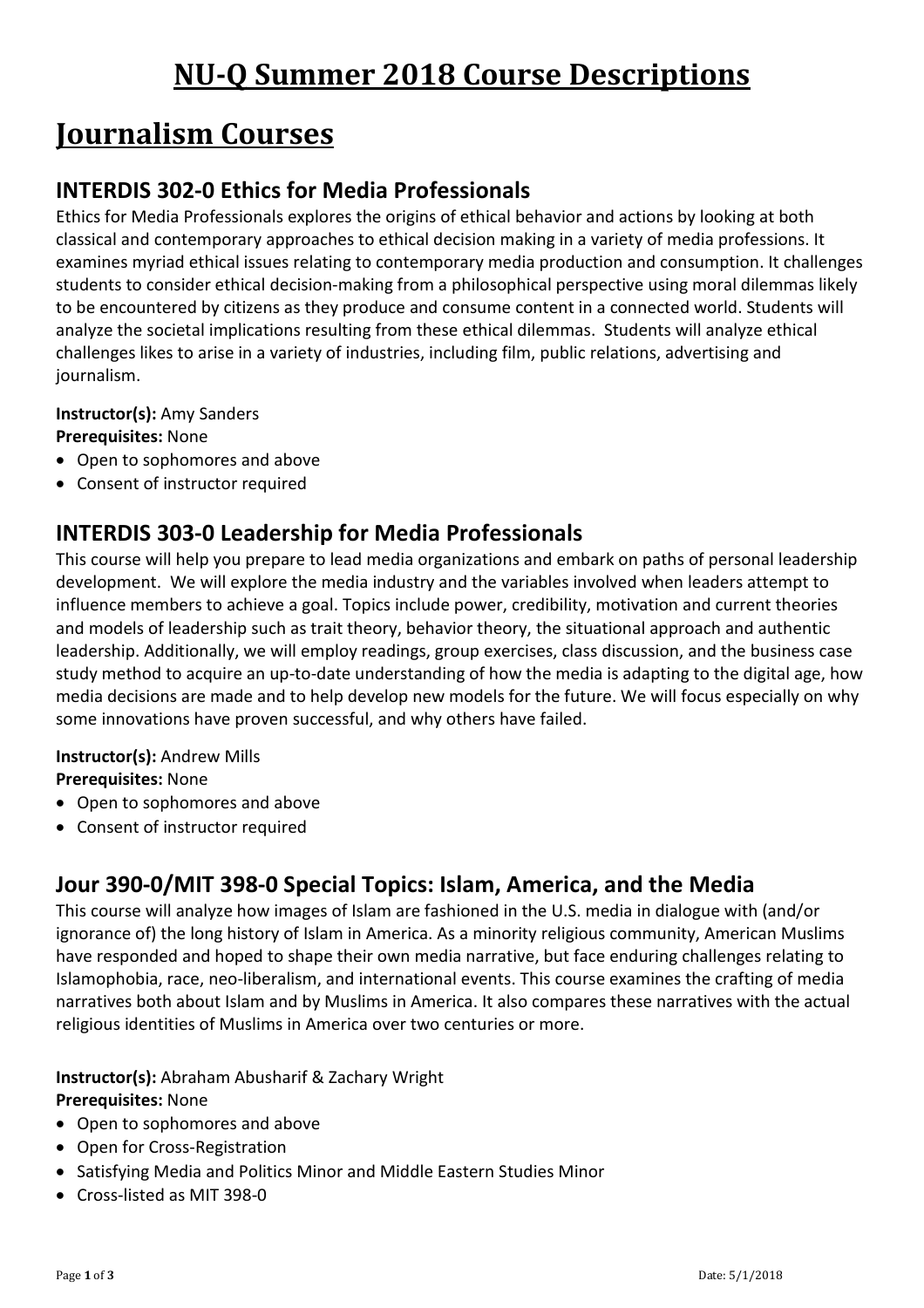### **STRATCOM 306-0 Media Planning**

How do professional communicators decide what media to use in a strategic communication campaign, in order to maximize its impact? How should the budget be split among various types of media? How long should the campaign run? How many consumers should the campaign reach, and how frequently? What are reasonable objectives from a media planning perspective? How do you track the impact of a campaign? This course provides an introduction to the basic strategy and techniques of media planning in the context of traditional and digital strategic communication campaigns. We will analyze the advantages and disadvantages of various media in terms of their potential contribution to specific campaign goals; discuss criteria employed by professionals in selecting media types and vehicles; and learn to use professional software to make a range of media planning decisions. The topics covered include media effectiveness, audience research and measurement, secondary sources of research used in media planning, as well as the design, construction, implementation and evaluation of effective media plans.

### **Instructor(s):** George Anghelcev **Prerequisites:** STRATCOM 303-0

- Open to sophomores and above
- Satisfies Strategic Communication Certificate

## **Liberal Arts Courses**

### **English 379-0 Special Topics: Reading/Writing Short Fiction**

The course introduces the basic principles of writing short fiction. Students will explore the key elements of narrative, character, setting and voice. Together we will read, analyse, and practice a variety of literary techniques to write short stories. We will also explore the question of how we might represent ideas, emotions and experiences for different audiences. The course will encourage students to experiment with writing flash fiction and short stories, and to develop the discipline of writing daily. As well as developing their own writing, students will learn how to critique creative work by participating in regular peer-led writing workshops and so will become part of a supportive and constructive community of writers.

#### **Instructor(s):** Sam Meekings

**Prerequisites:** None

- Open to sophomores and above
- Open for Cross-Registration

### **HISTORY 242-0 Topics in History: A Survey of US History**

This course will introduce you to the history of America over the last four hundred years. Rather than try to race through and cover everything we will instead focus on four eras, slowing down and digging deep, in an attempt to better uncover significant historical meaning. Our four eras are:1. The Colonial Era – here we will explore how Europeans, Africans and Native Americans created new societies of freedom and slavery in the 17th and 18th Centuries.2. The Expanding Republic - here we will explore how Americans transformed small colonies into the continental United States in the 19th Century and then fought a civil war over its future.3. The New Superpower – here we will explore how the United States recovered from civil war and turned a continental nation into the world's strongest superpower in the first half of the 20th Century.4. The Reformed Superpower – here we will explore how the United States fought the Cold War abroad and fought over the expansion of civil rights at home in the second half of the 20th Century. In each of these eras we will focus on one key question: what does it mean to be an American? Is American identity based on birthplace or geography residency? Or, is American-ness defined by a person's race or gender or ideological beliefs? And, who gets to decide? As we will see the definition of "American" and who gets to call themselves an "American" has changed overtime and been a constant source of conflict.